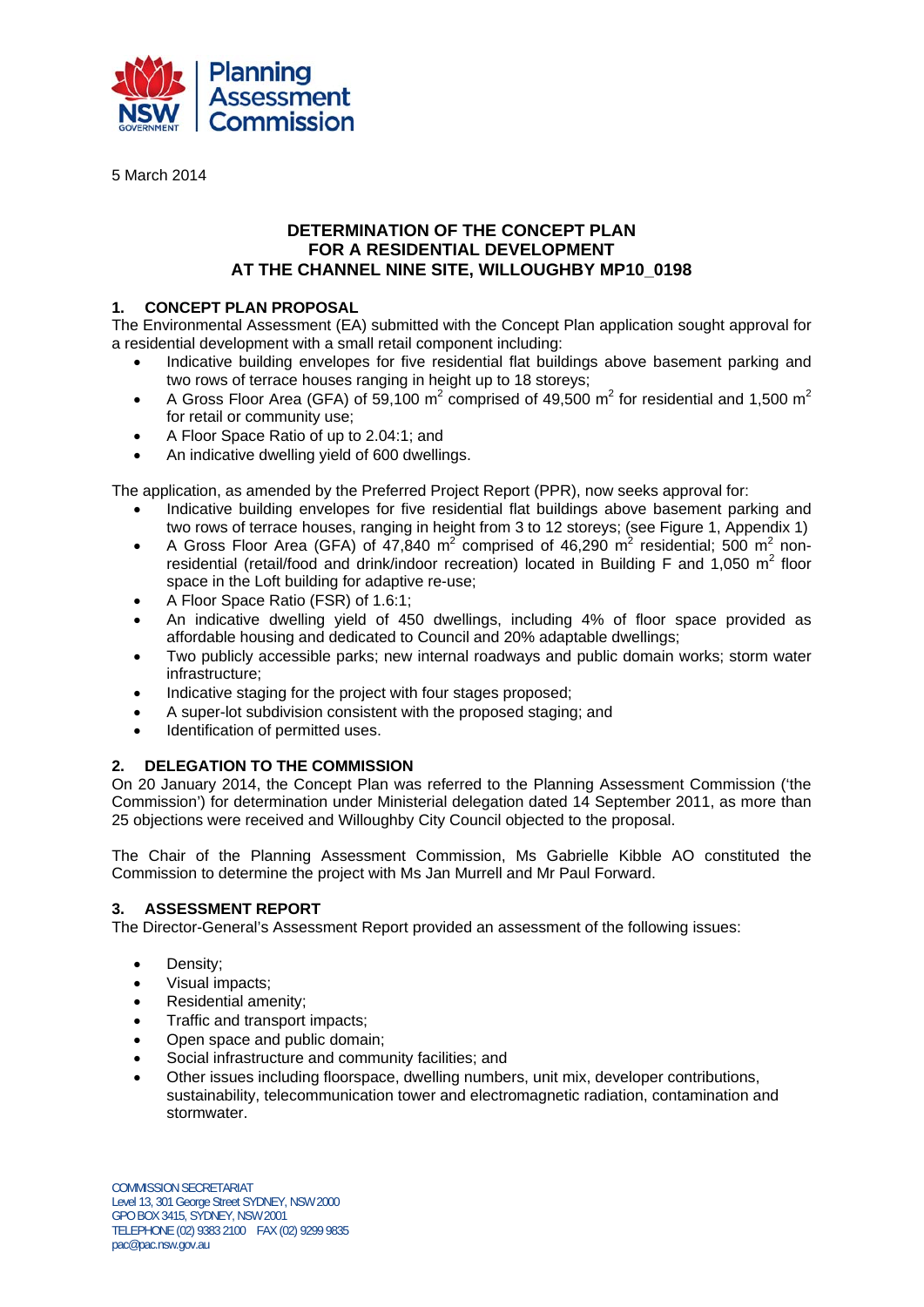The Assessment report concluded that the site is capable of accommodating the proposed development and would provide environmental, social and economic benefits to the locality.

The application was recommended by Planning and Infrastructure (P&I) for approval, subject to modifications and conditions.

The recommended modifications include:

- Stepping down in height of Building B towards the south (to meet specific solar access requirement);
- The maximum height for Building G be reduced by 4m to RL 113.7 at the southern end;
- Increase the southern setback of Building G and basement level;
- Increase southern setback of Building E and basement level; and
- Building C to step down to the south in accordance with the cross sections.

#### **4. MEETINGS**

#### Willoughby City Council

On 7 February 2014, the Commission met with Willoughby City Council to discuss Council's concerns and the assessment report and recommendations.

Council acknowledged that they, and the community, are supportive of the redevelopment of the site. However the current proposal is considered an overdevelopment with significant impacts on existing and future residential amenity and the environment.

Council's key concerns are density, traffic, overshadowing and provision of open space.

An alternative scheme was presented by Council, which also advised that the scheme had gone through extensive community consultation and has regard to Council's Local Environmental Plan and Development Control Plan requirements. (See Figure 2 of Appendix …) The alternative scheme provides for:

- Seven residential buildings ranging in height from 1 to 8 storeys:
- Total GFA of 32,387  $m^2$ ; and
- Dwelling yield of 318 units (while 300 units was the figure provided to the community by Council, Council's scheme submitted to PAC actually indicates up to 318 units).

#### Meeting with Proponent

The Commission also met with the proponent on 7 February 2014 for a briefing on the project.

The proponent briefly outlined the history of the project. The meeting then focused on the issue of residential demand in the area; the amenity, layout and traffic arrangements and the interface of the modified design with the surrounding residential development.

#### Public Meeting

On Wednesday, 19 February 2014, the Commission held a public meeting to hear the community's views on the assessment report and recommended conditions. Forty Two (42) speakers registered to speak at the meeting (refer **Appendix 1**).

Approximately 130 people (*including those registered to speak*) attended the meeting.

The Commission considered the community to be knowledgeable and articulate in their submissions, raising a number of key issues including density (height, number of units etc), traffic, parking, access to transport, public infrastructure, electromagnetic radiation and overshadowing.

#### **5. COMMISSION'S CONSIDERATION**

The Commission has reviewed P&I's Assessment Report and associated documents, submissions from Willoughby City Council, government agencies and the community, views expressed at various meetings including the public meeting and written submissions received before, during and after the public meeting.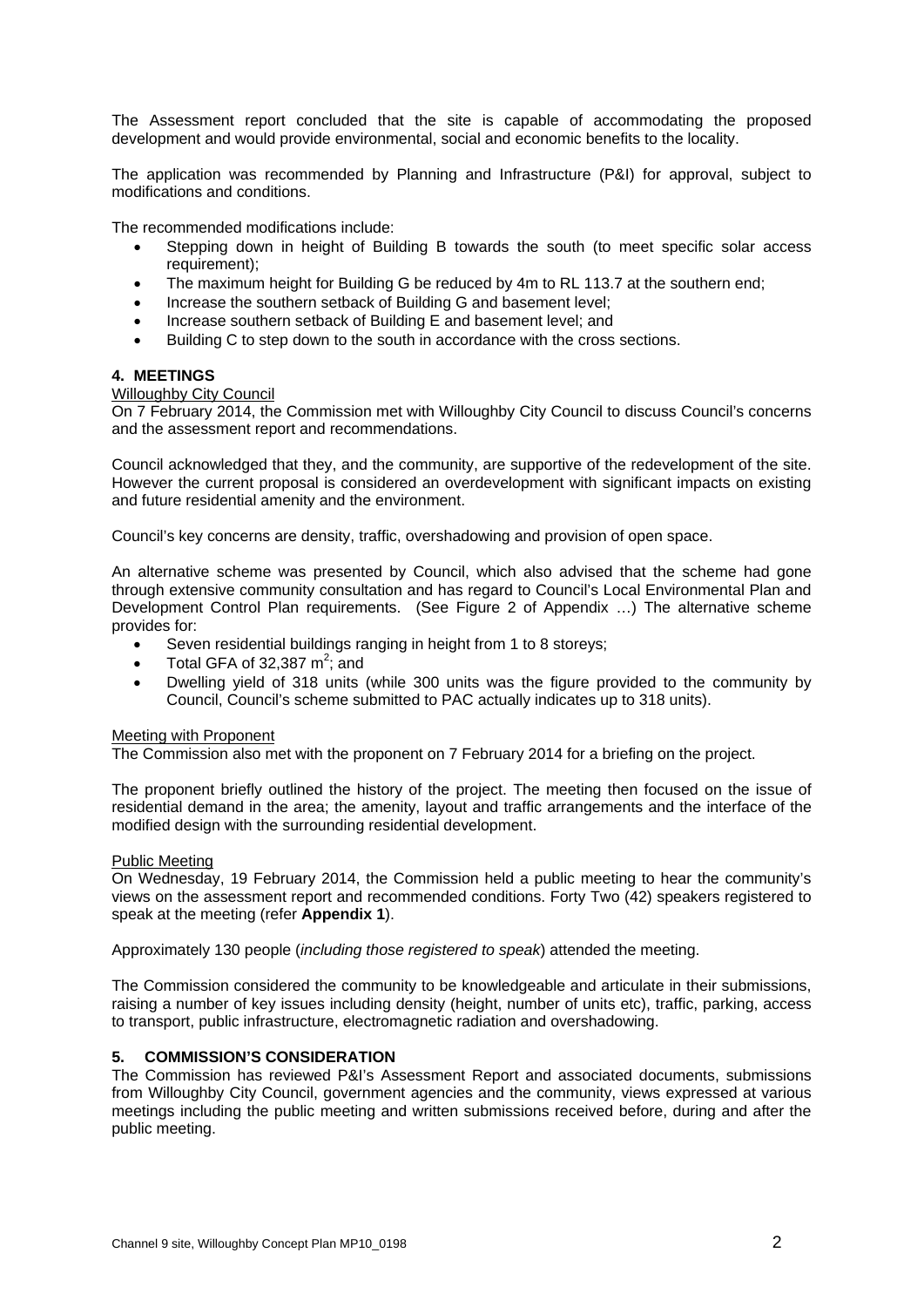The Commission notes that there is general consensus that the site should be redeveloped for residential development given it location and accessibility to employment and services. The key issue is whether the density as recommended by the assessment report is the most appropriate level for the site. In considering the density issue, the Commission has regard to the following:

## **5.1 Community Consultation**

The community representatives, when they presented to the Commission at the public meeting, highlighted that they were not opposed to the redevelopment of the site and had actively engaged in the process with both the proponent and Council with a view to achieve an acceptable redevelopment outcome. In their view, the consultation process was in line with the guidelines suggested by the draft Planning Act. A community accepted redevelopment project could be seen as a positive outcome of engaging the community at the beginning of, and during the process rather than at the end.

Council has engaged the community throughout its preparation of the alternative scheme. Although the scheme would still have an impact on the character of the area, it has the community's support as it would address most of the community's concerns when compared with the proposal assessed by P&I. The community showed unanimous support of the alternative scheme at the public meeting.

## **5.2 Built Form**

The key issues relate to built form are building height and the resulting overshadowing impact. Other issues include the maximum number of units to be provided on site and the protrusion of basement car park above ground level.

## *Assessment Report*

Section 5.2.4 of the Assessment Report discusses built form in detail. The report also indicated that the Government Architect was engaged to review the concept plan, particularly in relation to the urban design aspects of the project.

Notwithstanding the proposed reduction in building height as indicated in the PPR, the Government Architect advised that the location and form of the tallest buildings is still:

- an uncomfortable disparity of scale within the site, particularly the relationship of Blocks E and G with the adjacent row housing; and
- Visible from the south.

The Government Architect recommends reduction of building height to a maximum of 10 storeys, with development along the southern and eastern boundaries not to exceed 6 storeys and provide for podiums or other methods to provide height transition with low scale development.

The Assessment Report acknowledges the concerns raised in submissions, and considered the reduction of the maximum building height to 12 storeys in the PPR and its recommended modifications to further reduce the height and step-down of Buildings B, C and G would satisfactorily address the concerns raised by Council and community.

The Commission disagrees and considers further reduction in building height is required to address the issues concerning integration with existing developments in the area, visual impact and overshadowing of adjacent properties.

#### *Maximum building height*

The PPR and the assessment report both support a maximum of 12 storeys. The Government Architect suggests a maximum of 10 storeys to be located in the centre of the site. The alternative scheme prepared by the Council proposes maximum of 8 storeys for 3 of the buildings.

The Commission has carefully considered the recommendations from the 3 authorities and concluded that a maximum of 8 storeys should be imposed on the site for the following reasons:

 Existing developments to the north, west and south-east of the area are mostly low-rise (1-2 storeys) and small scale and to the east are 3 to 6 storeys developments. The introduction of 10 to 12 storeys buildings on the site represents an over-development of the site and will generate unacceptable amenity impacts on the adjacent residents.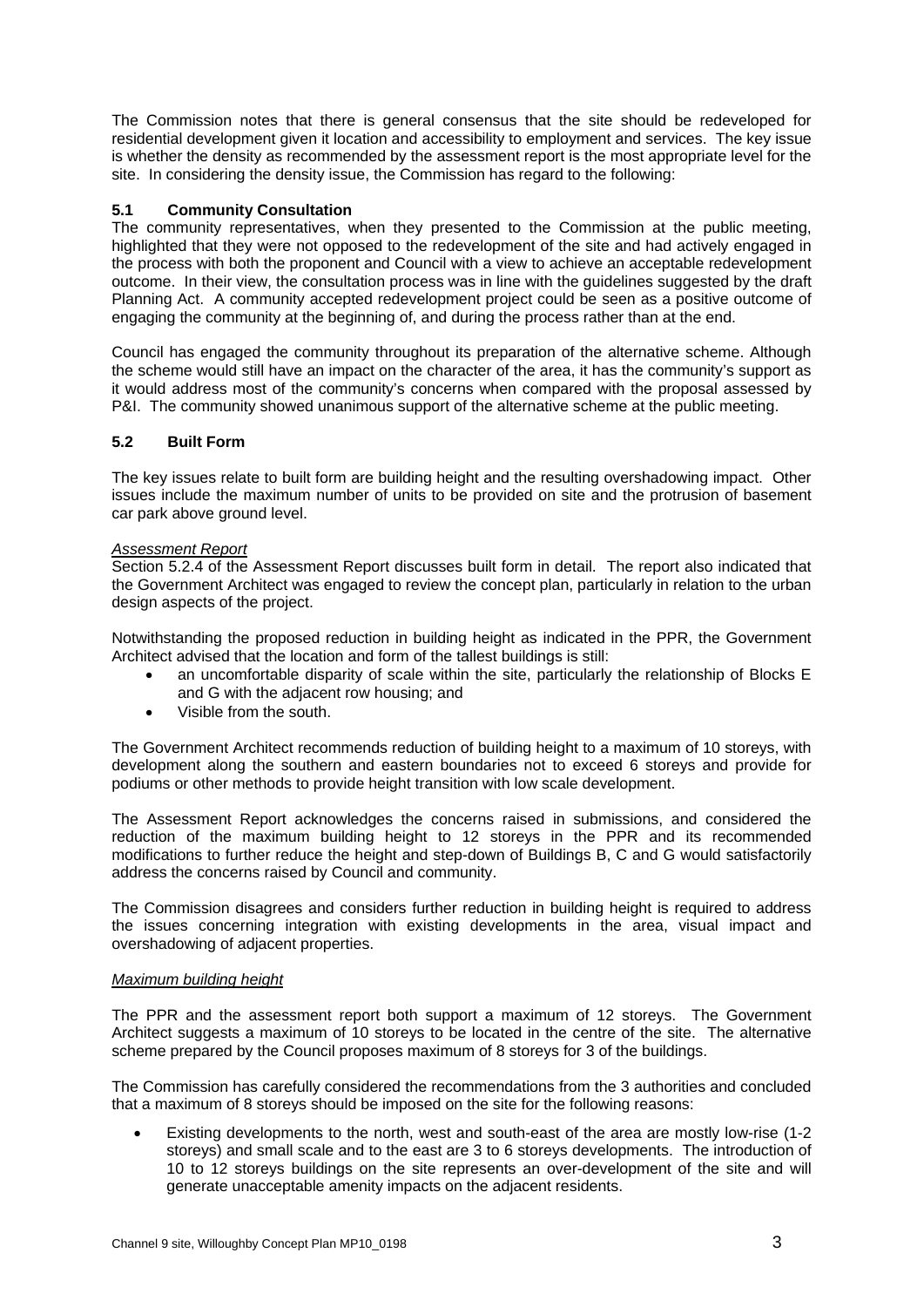- The transition of building height from 10 or 12 storeys to 3 storeys is unsatisfactory (between Buildings G and H, between Buildings B and C and between Buildings C and E).
- 6 to 8 storeys buildings will be more in keeping with the existing character of the area (noting the residential development east of Scott Street).
- Council's alternative scheme with maximum building height of 8 storeys has unanimous community support notwithstanding the acknowledgement that such development would still have impact on the character of the area.

Figure 3 in Appendix … show the maximum building height approved for each building.

Although the Commission finds the maximum building height should be reduced to 8 storeys instead of the recommended 12 storeys, it agrees with the building envelopes modifications recommended in the assessment report as these requirements will significantly improve the final built form of the development and minimise amenity impacts on existing residents.

Recommended condition B1(e) requires Building G to be modified to have a maximum RL 113.7. Given the Commission's decision to restrict the maximum building height to 8 storeys, this recommended condition should be deleted as the final level of Building G will be lower than RL113.7.

#### *Overshadowing*

Residents of Walter Street raised significant concern in relation to overshadowing of their properties if the project were to be approved as recommended. The Commission is satisfied that its determination to reduce the maximum building height to 8 storeys together with the assessment report's recommendation to step down the buildings and increase setbacks from the southern boundary will minimise overshadowing impact on these residences.

#### *Basement carpark protruding above existing ground level*

Residents of Walter Street are very concerned that recommended condition 5 in Schedule 3 allows the basement parking level to be extended up to one metre above existing ground level. They consider this will increase the building height resulting in unnecessary increase in overshadowing of their properties. The Commission agrees and recommended condition 5 is amended by deleting the second sentence in the condition which allows protrusion above existing or finished ground level.

#### *Number of units*

The community questioned the reason for recommending a maximum of 450 units when the assessment report acknowledges that the recommended modifications to Buildings B, E and G could result in the loss of about  $3500m^2$  to  $4000m^2$  of floor space equating to about 35 to 40 dwellings. They believe this may encourage the increase in the number of 1 bedroom unit resulting in additional impacts.

The Commission notes the concern and the justification outlined in the assessment report that it is not necessary to change the maximum 450 dwellings. As discussed in the earlier section of this report, the Commission has concluded that the maximum building height for Buildings B, E and G should be 8 storeys. A corresponding reduction in the maximum number of units should also apply. The Commission's review of the indicative layout plans suggests a maximum of 350 units for the site is reasonable.

### **5.3 Traffic, Transport and Parking**

The community considered existing traffic and parking conditions are already very poor in the area and the surrounding road network is at capacity. The proposed development, if approved, could exacerbate traffic and parking conditions in the area through an increased demand for on-street parking and public transport.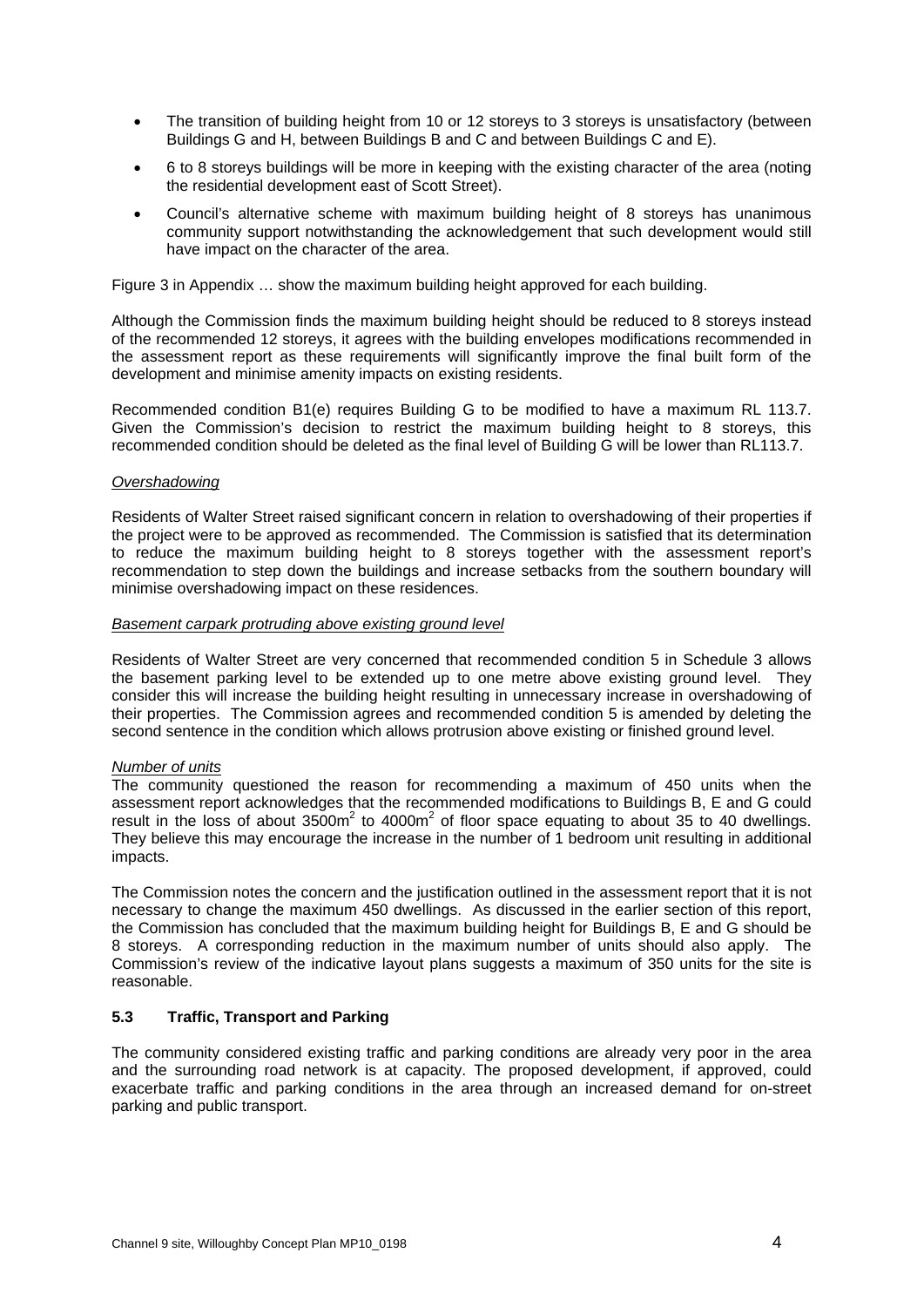#### *Traffic*

Section 5.5.1 of the Assessment Report provided an in depth assessment of the traffic issues. P&I also engaged an independent traffic consultant, ARUP, to provide advice on the application. ARUP agreed with the proponent's consultant that traffic implications at intersections in the area will be satisfactory with the exception of Saturday peak hour traffic. It recommended further assessment, particularly of intersection capacity, be conducted as part of future development applications.

The assessment report also indicated that the Roads and Maritime Services (RMS) raised no objection to the proposed development and did not require the intersection of Artarmon and Willoughby Road to be upgraded as part of this project.

Council raised concern that the proposed entry/exit points provide for right turn movements into and out of the site which, given the limited line of sight distances, and the potential for queuing to occur at the junction of Artarmon and Willoughby Road's. It recommends that access into the site should be restricted to left in/left out with the addition of a roundabout at the junction of Richardson and Artarmon Road's to facilitate a right turn movement for vehicles leaving the site. Two conditions are recommended accordingly.

The Commission agrees with the Council and considers its recommended conditions are reasonable to ensure minimal impact on existing traffic flow on Artarmon Road and road safety. However, the Commission is of the view that the roundabout at the intersection of Richardson Avenue and Artarmon Road could be constructed by the proponent to Council's requirement. Council's recommended conditions are amended accordingly.

On the evidence, the Commission generally agrees with P&I's assessment that, subject to the imposition of future assessment provisions and the insertion of the additional conditions recommended by Council, the project would not result in any significant adverse impacts on the local road network, particularly the intersection of Artarmon and Willoughby Road, as a consequence of the increase in traffic generated by the residential development.

#### *Parking*

Concern was raised at the public meeting regarding existing car parking issues associated with the site and as a result of people driving to, and parking near, one of the last bus stops prior to North Sydney or the CBD, at the junction of Small Street and Willoughby Road. Concern was also raised that the parking rate in the assessment report is reflective of a site within a transport corridor.

The Commission has carefully considered the proposed car parking rate, noting that the assessment report considers the car parking controls in the Willoughby Development Control Plan (DCP) is the most appropriate for the site and the wider precinct. Hence, the recommended condition requires parking to be provided in accordance with the DCP. The Commission notes that Council raised no issue with the proposed residential parking rates.

#### *Transport*

The community raised concern that bus services into the CBD were full during peak hour periods, by the time they reach the intersection of Small Street and Willoughby Road. Also buses are subject to congestion on the Harbour Bridge due to bus movements within York Street. It is also not practical to rely on trains due to the '20 minute undulating walk' to Artarmon Station. The community challenged the P&I's conclusion that the site was located near a transport hub.

Transport for NSW initially advised (26 June 2013) P&I that the development should consider the impact of the proposal on the capacity of bus services. However following further information provided by the proponent, Transport for NSW subsequently advised P&I (11 November 2013) that the issues raised had been satisfactorily addressed.

Council considered that a contribution should be made to its 'Loop Bus' service which could potentially provide a service between the site and Artarmon Station. The assessment report noted the current service does not operate during peak periods and that the existing 'Loop Bus' service is funded by Section 94 contributions which could be levied at the development application stage and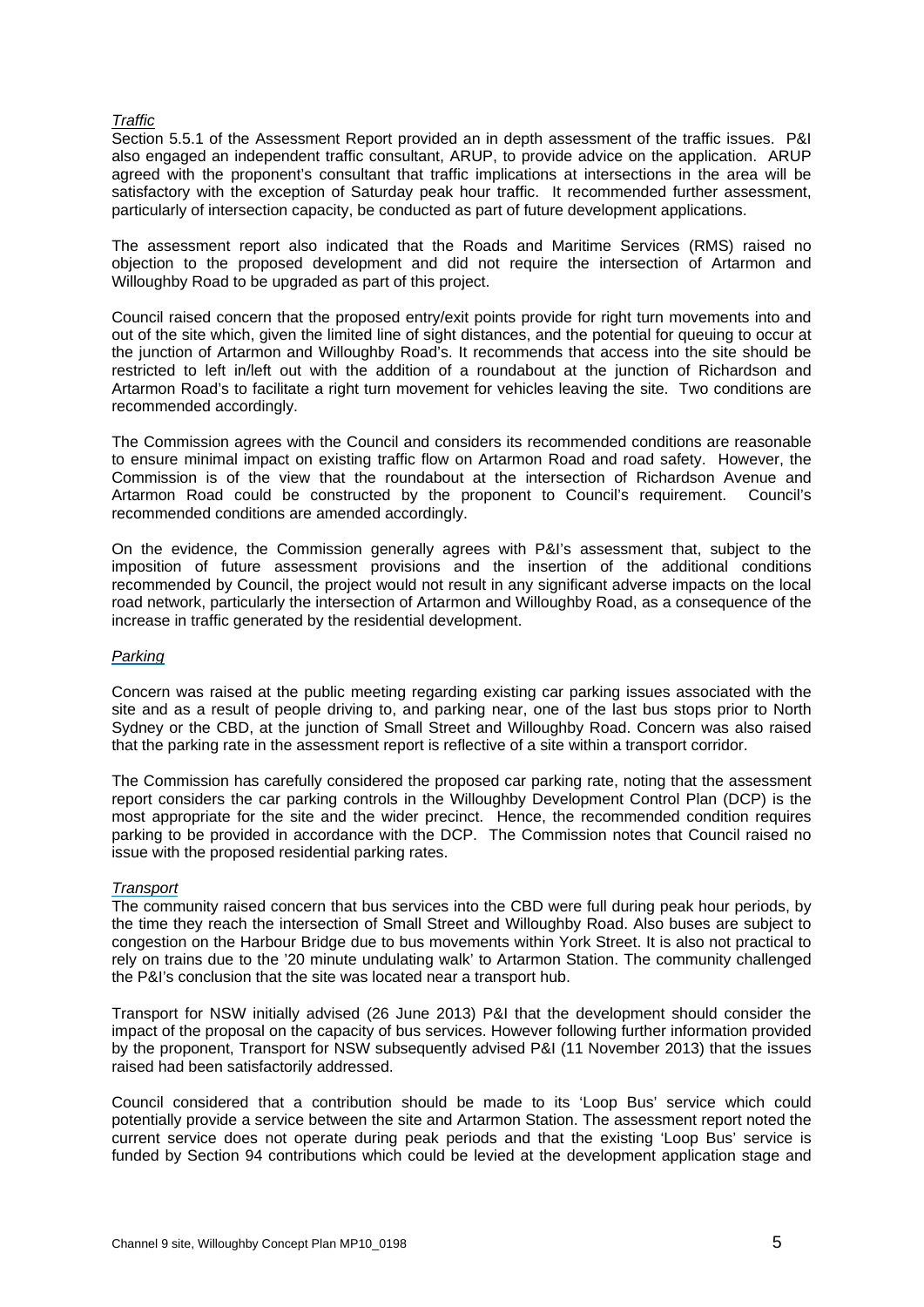therefore any further contribution would be 'double dipping'. The Commission agrees with P&I's assessment.

The Commission is satisfied that the transport issue has been adequately addressed in the assessment report.

#### **5.4 Open Space**

Council sought to ensure that the two proposed open spaces remain in community title and not be dedicated to Council. However both should be made publicly accessible. Further that both Council and the Government Architect consider the open space adjoining Artarmon Road should be at grade.

The Assessment Report recommends the two open spaces to remain in community title, but only the open space adjacent to Artarmon Road should be made publicly accessible.

Due to the location and size of the smaller open space within the site, the Commission agrees with the assessment report that it is not of a scale to be useful as a publicly accessible space.

The proponent advised the Commission that due to the topography of the site and Artarmon Road, that the larger open space would be terraced to suit the gradient. The Commission notes the assessment report recommends future development applications to include detailed landscape plans for the open space areas. Hence it is satisfied that the issue can be addressed at the development application stage.

The community also sought to have the significance of the site preserved through commemorative features. The Commission acknowledges the significant role the Channel Nine site has had in the locality and agrees that a condition for commemorative features to be incorporated within the open space should be imposed. Details are to be included in the landscape plans.

#### **5.5 Electromagnetic Radiation**

Electromagnetic Radiation (EMR) was raised as an issue by the community who noted the radio frequency hazard survey provided by the proponent had been predominantly conducted at ground level. EMR had not been adequately considered for residents living in multi-storey buildings.

The assessment report has recommended a condition which requires future development applications to include electromagnetic radiation reports and incorporate appropriate building design measures to demonstrate residents of all new dwellings will not be exposed to radiation levels above those recommended by ARPANSA.

The Commission considers the recommended condition should be strengthened to require the Australian Standard RP3 (Electromagnetic Radiation – Human Exposure Standard 2003) to be met.

#### **5.6 Education Facilities**

Additional demand on school facilities generated by the proposed development was a significant issue raised in the submissions and at the public meeting. The Commission heard that schools in the area are at capacity and some suggested the proposal should include a school to cater for the additional demand. Many considered the issue has not been adequately addressed in the assessment report.

Both Council and Department of Education and Communities (DEC) recommend a development contribution levy be imposed to ensure funding is available for the construction of additional facilities to meet the demand.

The Commission notes the Northern Sydney Council of P&Cs advised that the site was investigated for the development of a school but the finding was it is not a suitable site for such use. The P&C opposed to a school on the site on child safety reasons.

The assessment report found the existing Planning Circular (PS08-019) does not support the levy of contribution for the construction of classrooms for school. It further notes that the current NSW State Budget has included additional funding for the construction of new classrooms in the Lower North Shore to address the capacity issues. Having regard to the evidence, the Commission is satisfied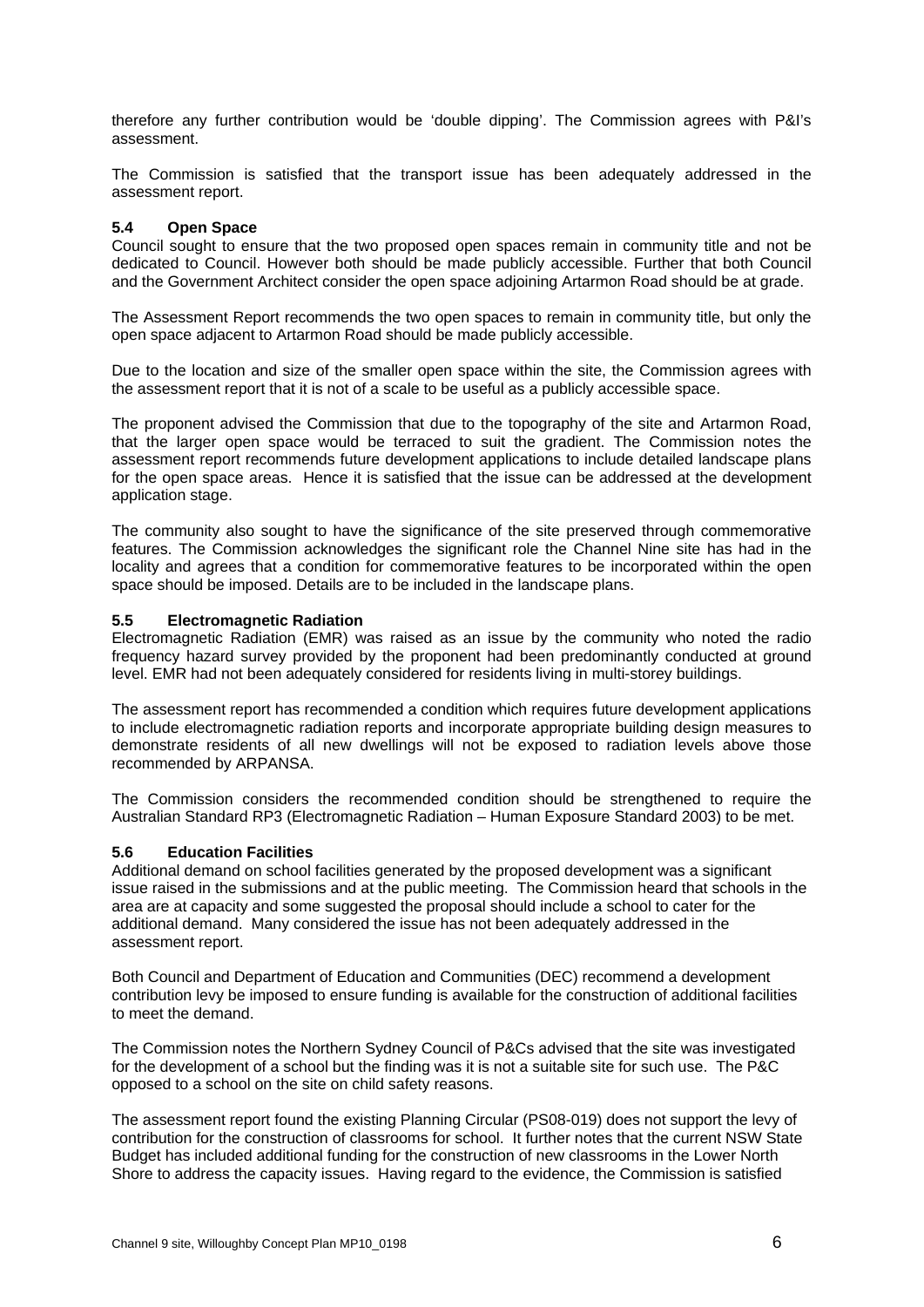that the issue has been satisfactorily addressed in the assessment report, particularly when considering the final development density would be further reduced by the Commission with a restriction of maximum building height of 8 storeys.

#### **5.7 Other Matters**

The Commission is satisfied that other issues raised in submissions and during the public meeting, have been adequately addressed in the Assessment Report and recommended conditions.

#### **COMMIS SSION'S DE ETERMINAT ION**

The Commission has carefully considered the information available including the Director-General's Environmental Assessment Report and associated documents including the PPR, submissions made to P&I and the Commission. It notes the PPR proposed a smaller development to address issues raised in public submission through a reduction in building height from 18 to 12 storeys and number of units from 600 to 450. The assessment report recommends further modifications to the PPR proposal to further address the residual impacts.

The Commission notes the consultation process and the background to the application highlighted almost unanimous support for the redevelopment of the Channel Nine site. However, the support is for a development with maximum building height of 8 storeys as envisaged in the Council prepared alternati ve scheme.

Following careful consideration of the character of the area, the adjacent development in the locality and the location of the site, the Commission finds the recommended building height of maximum 12 storeys represents an overdevelopment of the site. The project as recommended should be further amended to reduce the building height as indicated in Figure 3 of Appendix 1.

Having regard to the relevant issues, the Commission finds that the proposal, as amended by the Commission, will be beneficial to the community and that the environmental and amenity impacts of the proposal can be adequately mitigated or managed by a suite of stringent conditions. Therefore, the Commission has determined to approve the application as recommended by Planning & Infrastructure subject to the recommended modifications as well as approval conditions as amended by the Commission. The Commission's amendments are:

- **1.** Maximum number of units 350;
- **2.** Maximum building height of 8 storeys as shown in Figure 3 of Appendix 1;
- **3.** Access to the site is restricted to left in/left out only;
- **4.** Pro ovision of a roundabout at the junction of Richardson Street and Artarmon Road;
- **5.** Commemorative features to be incorporated within the open space to acknowledge Channel Nine's contribution to the locality;
- **6.** Recommended condition B1(e) to be deleted;
- **7.** No basement carpark to be protruded above existing or finished ground level; and
- 8. Amended plans to be submitted for the Director-General's approval reflecting all modifications in the approval conditions within 6 months from the date of approval.

Gabrielle Kibble AO Chair of the Commission

unell

Jan Murrell Member of the Commission

Paul Forwa ard Member of the Commission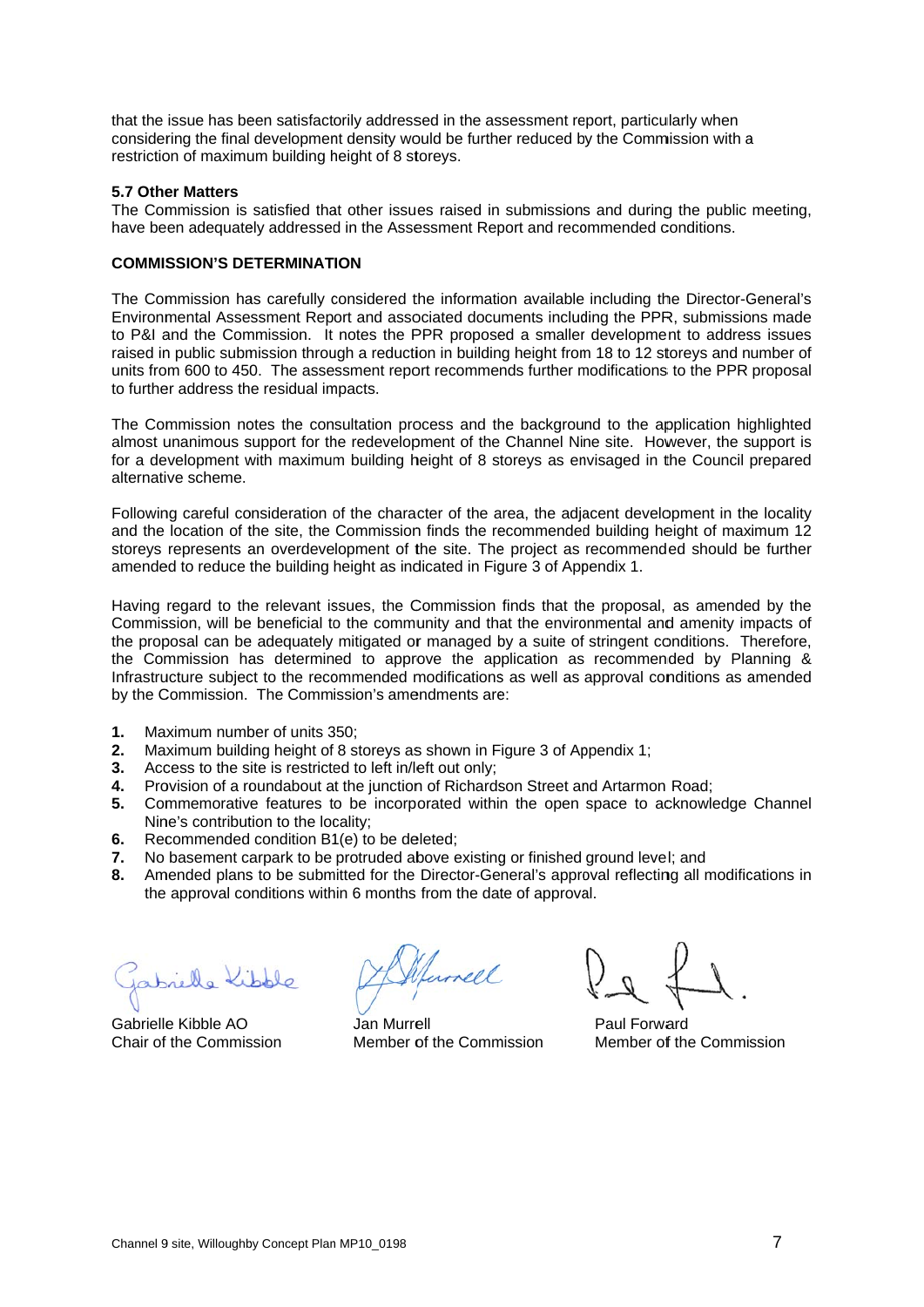## **Appendix 1**

Figures of Building Heights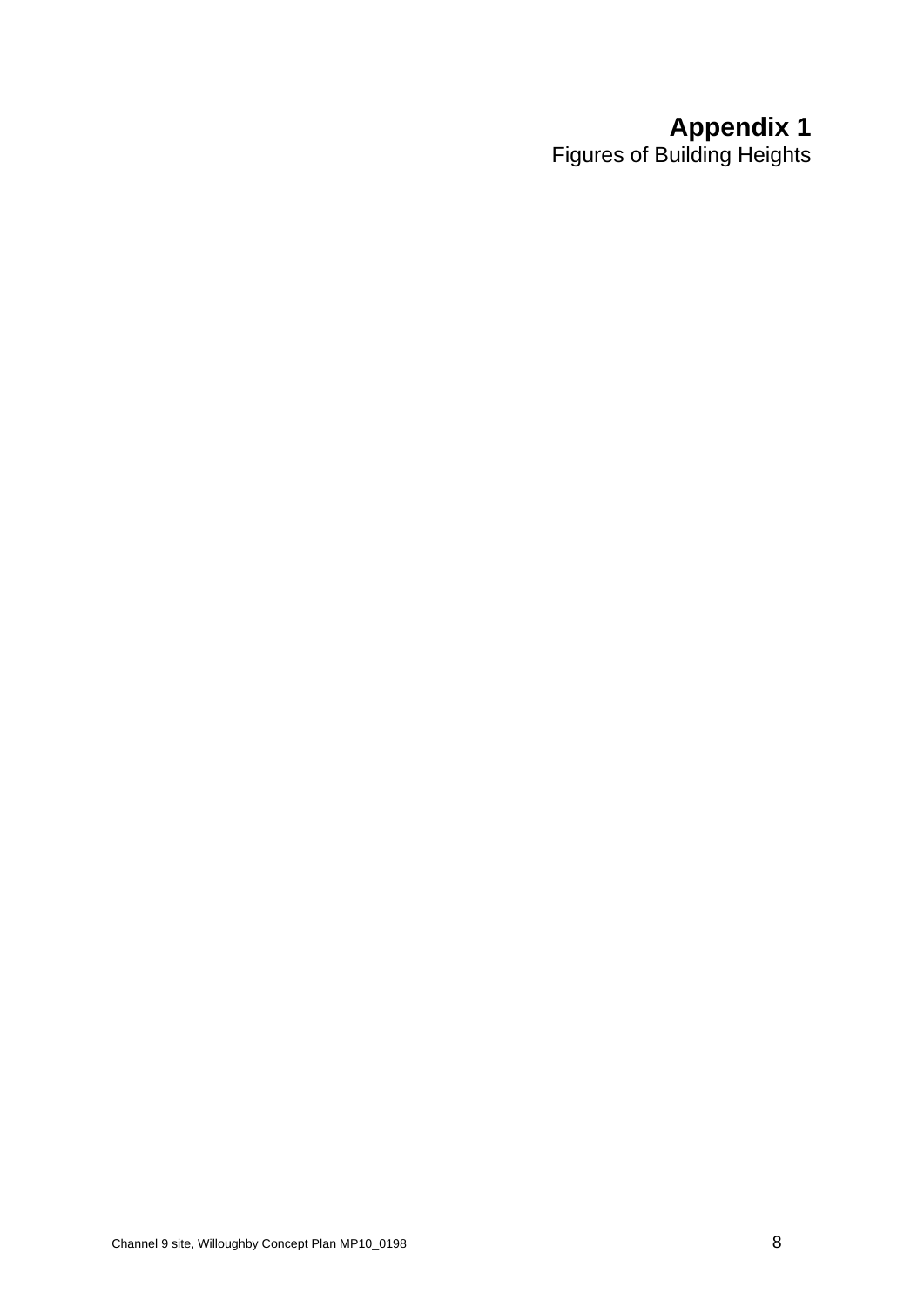**AAPPENDIX 1**



*Figure 1: Pro oposed Building En nvelope from Pre eferred Project Report (PPR)*

Source: Concept Plan Application Preferred Project Report -V2 (10 0198), prepared by SJB Architects, dated 3 October 2013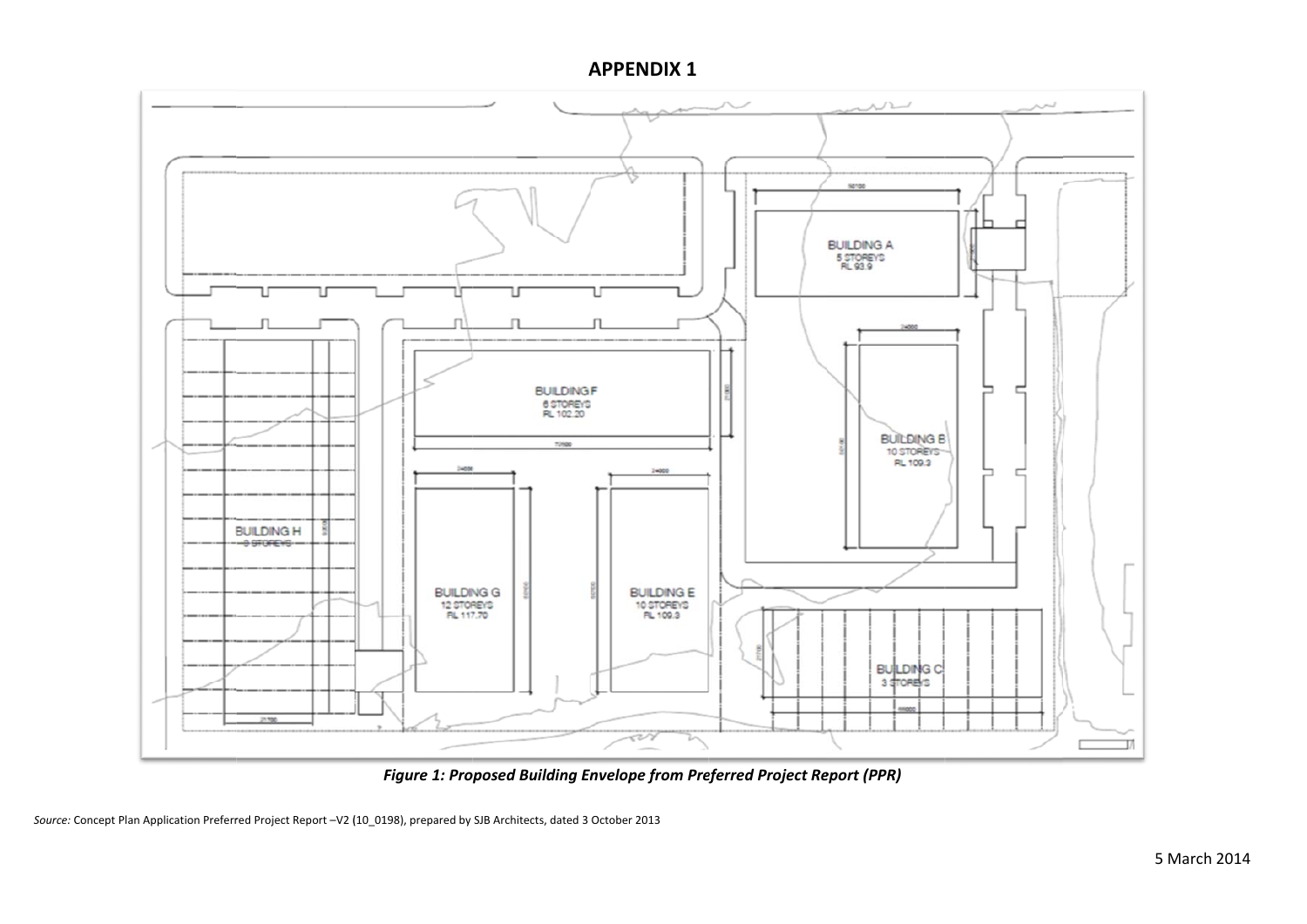

*Figure 2: Willoughby City Council Scheme*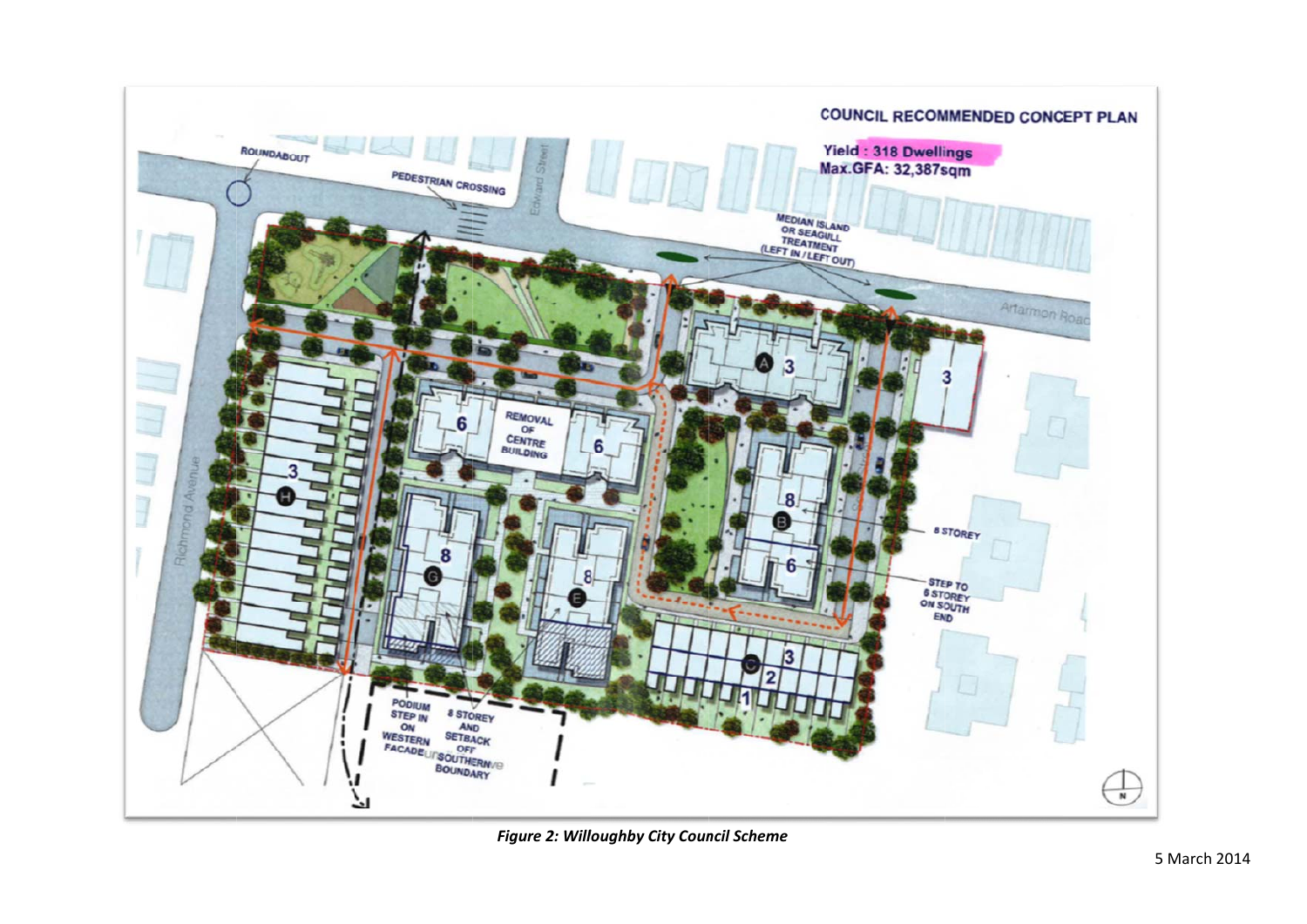

*Figure 3: M Maximum Building g Height*

Source: Concept Plan Application Preferred Project Report -V2 (10 0198), prepared by SJB Architects, dated 3 October 2013